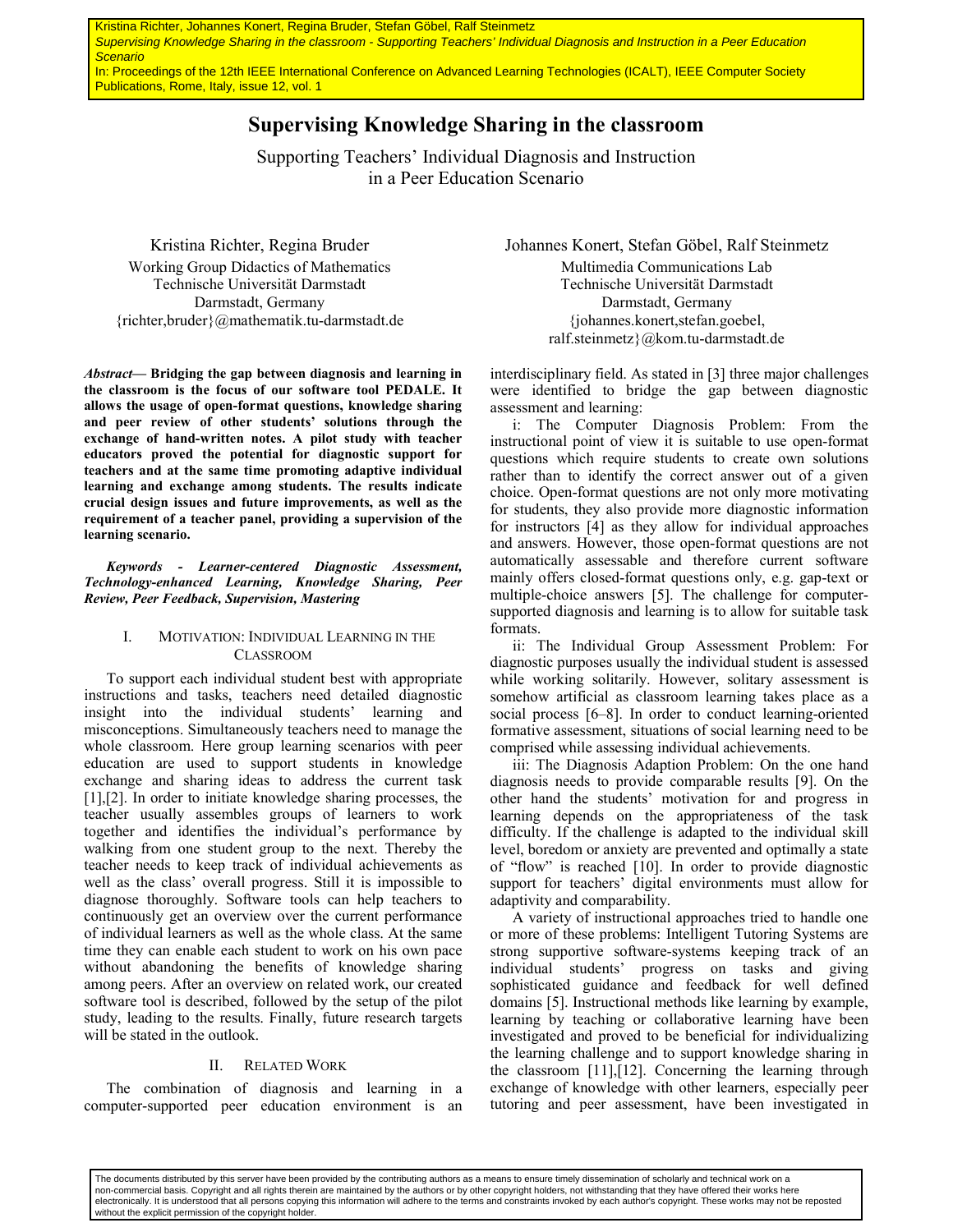several setups [13],[14]. It is shown that peer assessment increases motivation of students and that they are interested in accessing peers' solutions. Peer assessment can improve social behavior and learning results. Still, it is shown that the intervention of teachers is desired [15]. Furthermore, in peer assessment, the individual and social features of the assessor and the content-quality has a varying impact on perception and performance of the person that is assessed [16]. Social network analysis has shown that not-closely related peers (weak-ties) can be most valuable for new knowledge acquisition and support [17].

The adaption of the task difficulty to learners' abilities for optimal learning is widely used in the field of Serious Games. Here the computer maintains a player- and learnermodel that tracks the decisions and selects the best fitting next game scenes accordingly [18]. Especially Multiplayer Games for Learning have already adapted the principles of collaborative learning into computer-based scenarios. Upon this, the concept of Game Mastering, known from former Pen & Paper-Games, has been found usable for instructional control and overview by a teacher [19].

#### III. SCENARIO AND SOLUTION

To address the three problems stated in section II (i-iii) we created the software PEDALE. It will be used by teachers during classroom instruction for the purpose of diagnostic assessment and instruction during repetition and practice phases and to help students close their gaps in the specific domain. We focus on 15-year-old students in secondary school and the domain of functional dependencies in mathematics as we have an underlying sophisticated diagnostic model as a basis for implementation [20]. Each student uses an individual computer along with a digital pen. Each computer is connected to the network and a central database. The software is used for a fixed time period, depending on teacher's instruction and the scenario configuration.

#### *A. Separating Scenario Authoring and Player Software*

PEDALE has a two-tier concept. On one side there is an authoring tool (StoryTec) that allows teachers to setup the classroom characteristics and the specific scenario without any programming skills required. On the other side there is a player software (StoryPlay<sup>1</sup>) that allows for student interactions with the software and the tasks. Both components, authoring tool and player, use the XML-based format for narrative game-based learning objects to exchange all dependencies and rules of the scenario elements [21]. They are flexibly extendible and proofed their validity as authoring and player software already for learning scenarios in the research field of Serious Games [22], [23].

#### *B. Scenario phases and task types supported*

In StoryTec the flow of activities is visualized by a graph of connected scenes of different types, e.g. one for solving several tasks, one for giving feedback, one for displaying received feedback etc. Teachers can easily create, arrange

and modify these scenes. Based on our research we found the following setup recommendable for our evaluation: 1. solving two closed-format tasks on a comparably easy level, followed by automated diagnosis of the performance, 2. solving two open-format tasks and sending them to the system, 3. giving four times feedback to such open-format tasks' solutions of peers, 4. reviewing received feedback, 5. re-editing formally not correctly solved tasks (or skipping in case of all correct), 6.-7. again steps 1.+2. and finally 8. a last review like 4.

### *C. Digital Pen Support*

To allow for open-format tasks PEDALE supports the use of digital pens and regular paper. The pen movements are recorded and stored as an image. These images are then embedded in the respective task and are re-displayed to the peer students for giving peer feedback, to the teacher when she accesses the solutions and to the same student when he revises wrongly solved tasks.

# *D. Providing and Receiving Feedback*

When students are requested to give feedback to a peer's solution the best fitting candidate is selected. The selection is based on the previously received feedbacks to balance the knowledge exchange. For giving peer feedback the student is provided with the task, the hand-written notes and a feedback panel with structured feedback criteria. The student assesses the solution and ranks his own certainty of the given feedback. Using the judgment the software can update the learner models of both assessor and the person assessed. While receiving feedback students can browse their feedbacks in a list or drop-down selection in order to compare different hints easily.

#### IV. EVALUATION SETUP

In our first evaluation we aimed for an expert judgment of the usability and utility of PEDALE. The evaluation focus was twofold: on the one side the use in classroom setups from the teacher's perspective (i.e. diagnostic and instructional support and supervision) and on the other side from the student's perspective (i.e. task-solving and peer review). Therefore ten teacher educators were consulted to participate as experts in a pilot study  $(N=10)$ . They used the player software with the setup as described in section III.B. The participants were then asked to fill in a questionnaire with crucial design and implementation aspects and about the requirements and potentials for classroom use and to evaluate the design in a group discussion. The data was analysed and grouped by similarity.

#### V. EVALUATION RESULTS

Interpreting the evaluation results we see a great support for our solution. For an instructional purpose the main potential is seen in the supervision of the class' as well as the individual's progresses. Furthermore the experts valued the possibilities for differentiation and automatic adaptation of future tasks depending on the students' performance. They suggested to broaden the application scenarios to homework and web-based learning communities. The real benefit for

<sup>&</sup>lt;sup>1</sup> Formerly known as the software BatCave